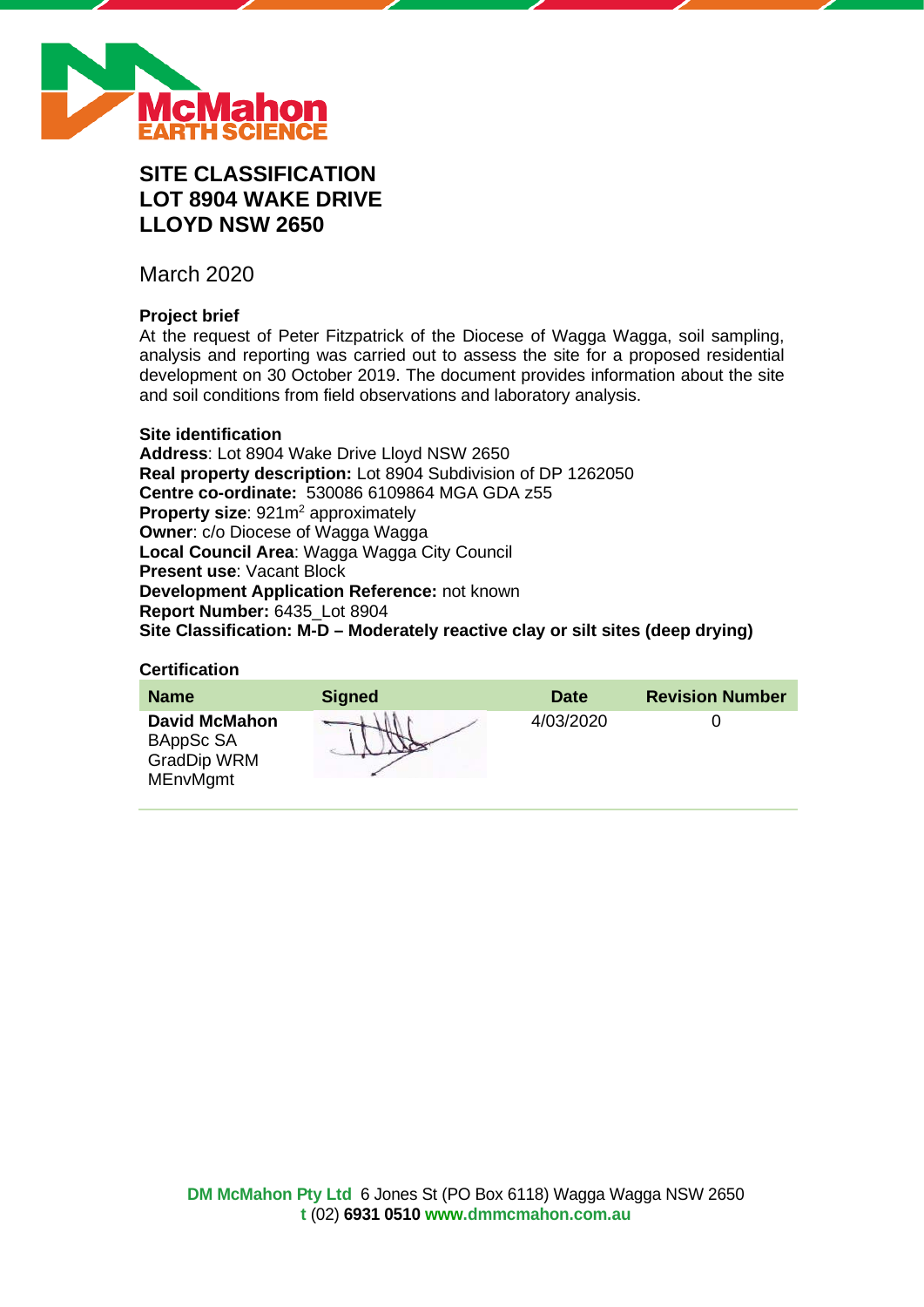# **Physical characteristics of the site**

A desktop review and investigation of the topography, hydrology, soil, lithology, geology and hydrogeology of the site has been undertaken and are as follows:

# **Topography**

The Lake Albert 1:25,000 Topographic Map (Sheet 8327-1S) indicates that the site is located at an elevation of approximately 241m AHD. The site landform is classed as a simple slope and the slope class is gently inclined.

# **Vegetation**

The site is devoid of vegetation.

# **Hydrology**

The nearest named waterway is Stringybark Creek located 3414m to the south east of the site. Due to the relative incline of the site, rainfall is likely to both run off and infiltrate into the relatively permeable topsoil.

# **Weather**

The average rainfall for Wagga Wagga is approximately 526.8mm per annum, with the wettest months being October, June and July. Annual mean evaporation for the region is 1715.5mm with mean daily evaporation ranges from 1.2mm in July to 9.2mm in January. Wagga Wagga is characterised by cold wet winters and hot dry summers with mean maximum temperatures ranging from 12.9°C in July to 31.9 °C in January and mean minimum temperatures ranging from 1.3ºC in July to 15.9ºC in February. Rainfall, temperature and evaporation data from Wagga Wagga Agricultural Institute 73127 (www.bom.gov.au).

# **Soil & Landform**

The site lies within the mapping unit ld from the Soil Landscapes of the Wagga Wagga 1:100 000 Sheet (DLWC, 1997). The map unit ld is described as:

# *ld – Lloyd (Erosional Landscapes)*

*Landscape*: rolling low hills on Ordovician metasedimentary rocks. Local relief 30–90 m; slopes 10–20%. Broad crests and ridges; long waning mid to lower slopes; broad drainage depressions. Variable rock outcrop 0–50%. Extensively to completely cleared mid to high open-forest.

*Soils*: shallow (<0.5 m), moderately well-drained Paralithic Leptic Rudosols (Lithosols) on some crests, ridges and upper slopes; deep (1.0–1.5 m), imperfectly drained Red Kurosols (Red Podzolic Soils) on other crests and upper slopes; moderately deep (0.5– 1.0m), moderately well-drained Red Chromosols and Kurosols (Red Podzolic Soils) on mid to lower slopes; and moderately deep (0.5–1.0 m), imperfectly drained Brown Kurosols (Yellow Podzolic Soils) in drainage lines.

*Limitations*: high erosion hazard; steep slopes (localised); localised rock outcrop; localised poor drainage; localised waterlogging; foundation hazard (localised); mass movement; shallow, stony and strongly acid soils (on ridges and upper slopes); localised aluminium toxicity; localised salinity.

#### **Lithology and Geology**

Undivided Ordovician metasedimentary rocks—thinly interbedded siltstones, shales and phyllites, with minorschists and minor quartzites. Lithology is highly variable

over a short distance. Relatively thick (1 m to several metres) colluvial and slopewash clayey sediments occur on lower slopes and in drainage depressions. There is generally no rock outcrop, but occasionally <50% (at sites usually underlain by sandstone).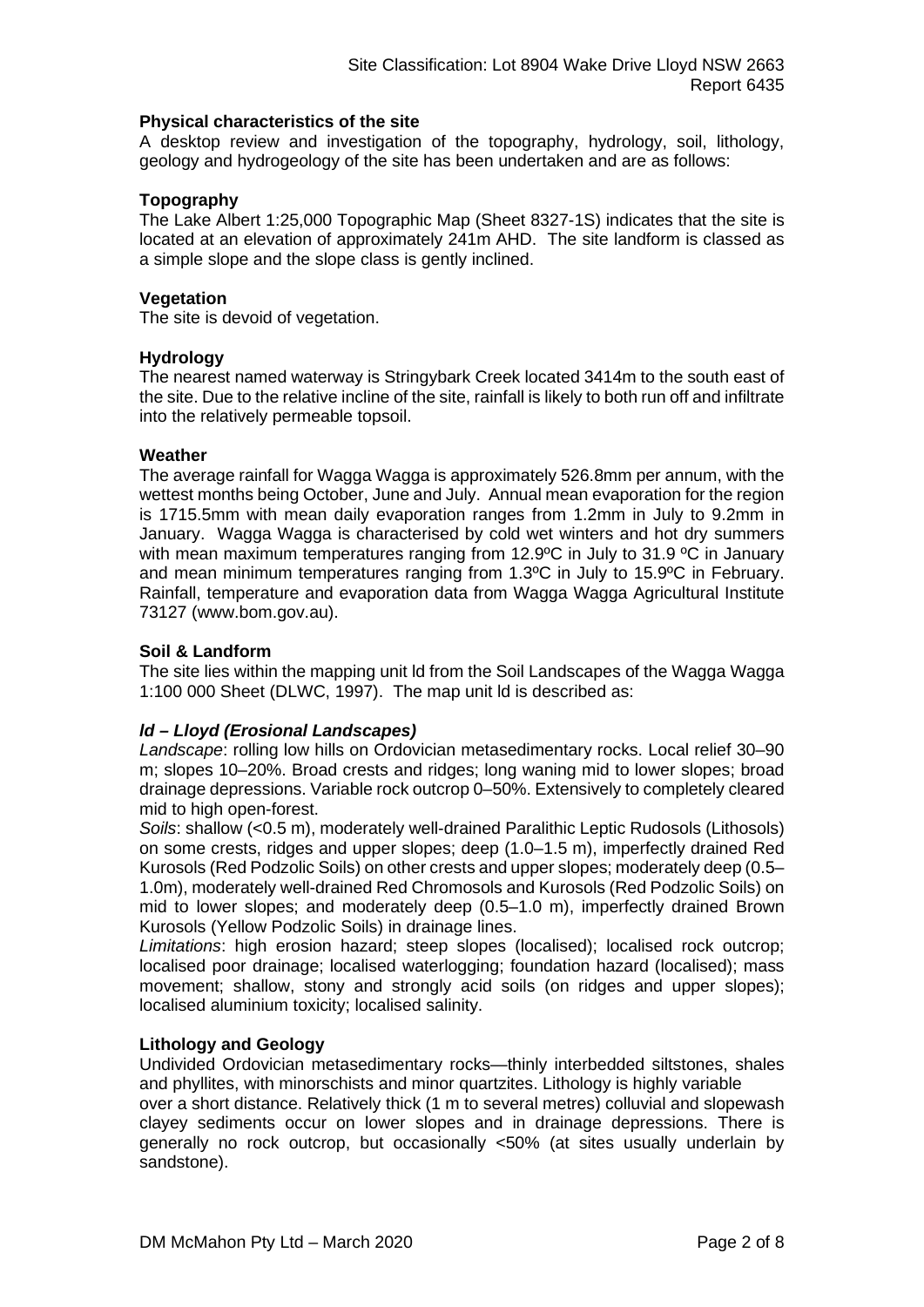# **Hydrogeology**

From the Geoscience Australia hydrogeology dataset, the groundwater beneath the site is described as porous, extensive highly productive aquifers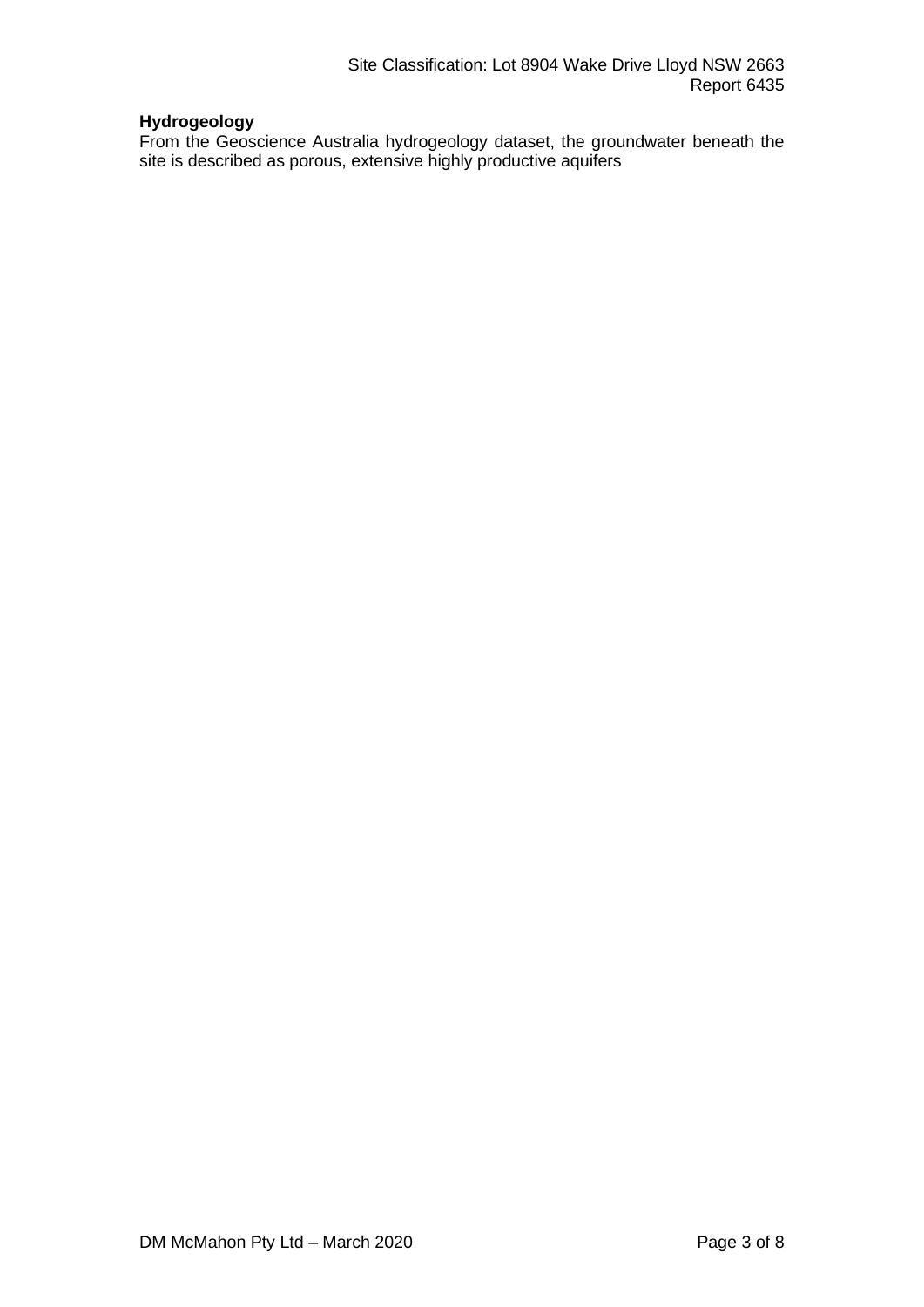# **Site Condition**

Through site investigation, field observations, in situ tests and laboratory analysis the following site geotechnical model has been developed. Details of the general conditions encountered with a field description of the soil, engineering properties and the location of the boreholes can be seen as follows, Table 1, Figure 1.

| <b>Table 1:</b> Site geotechnical model with field description and observations |  |
|---------------------------------------------------------------------------------|--|
|                                                                                 |  |

| <b>Soil</b><br><b>Origin</b> | <b>Depth</b><br>(m) | <b>Class</b><br><b>(AS17</b><br>26<br>$-2017)$ | Soil Name /<br><b>Description</b> | <b>Grain</b><br><b>Size</b> | <b>Primary</b><br><b>Colour</b>  | <b>Mottle</b><br><b>Colour</b> | <b>Mois-</b><br>ture | Plas-<br>ticity | <b>Consis-</b><br>tency | <b>Observations</b><br>and/or comments | <b>Engineering</b><br><b>Properties</b> |
|------------------------------|---------------------|------------------------------------------------|-----------------------------------|-----------------------------|----------------------------------|--------------------------------|----------------------|-----------------|-------------------------|----------------------------------------|-----------------------------------------|
| <b>Borehole 1</b>            |                     |                                                |                                   |                             |                                  |                                |                      |                 |                         |                                        |                                         |
| <b>FILL</b>                  | $0.0 - 0.6$         | CI                                             | <b>CLAY</b>                       | Fine                        | Light/Pale<br>Yellowish<br>Brown | Nil                            | D                    | Low-<br>Med     | <b>Stiff</b>            | $\overline{\phantom{a}}$               |                                         |
| Residual                     | $0.6 - 1.2$         | CI                                             | <b>CLAY</b>                       | Fine                        | Light/Pale<br>Yellowish<br>Brown | Nil                            | D                    | Low-<br>Med     | Stiff                   | $\overline{\phantom{a}}$               | <b>Ys</b><br>Expansivity                |
| Residual                     | $1.2 - 1.8$         | CI                                             | <b>Silty CLAY</b>                 | Fine                        | Light/Pale<br>Reddish<br>Yellow  | Nil                            | D                    | Low-<br>Med     | Very<br><b>Stiff</b>    |                                        | 20-40mm                                 |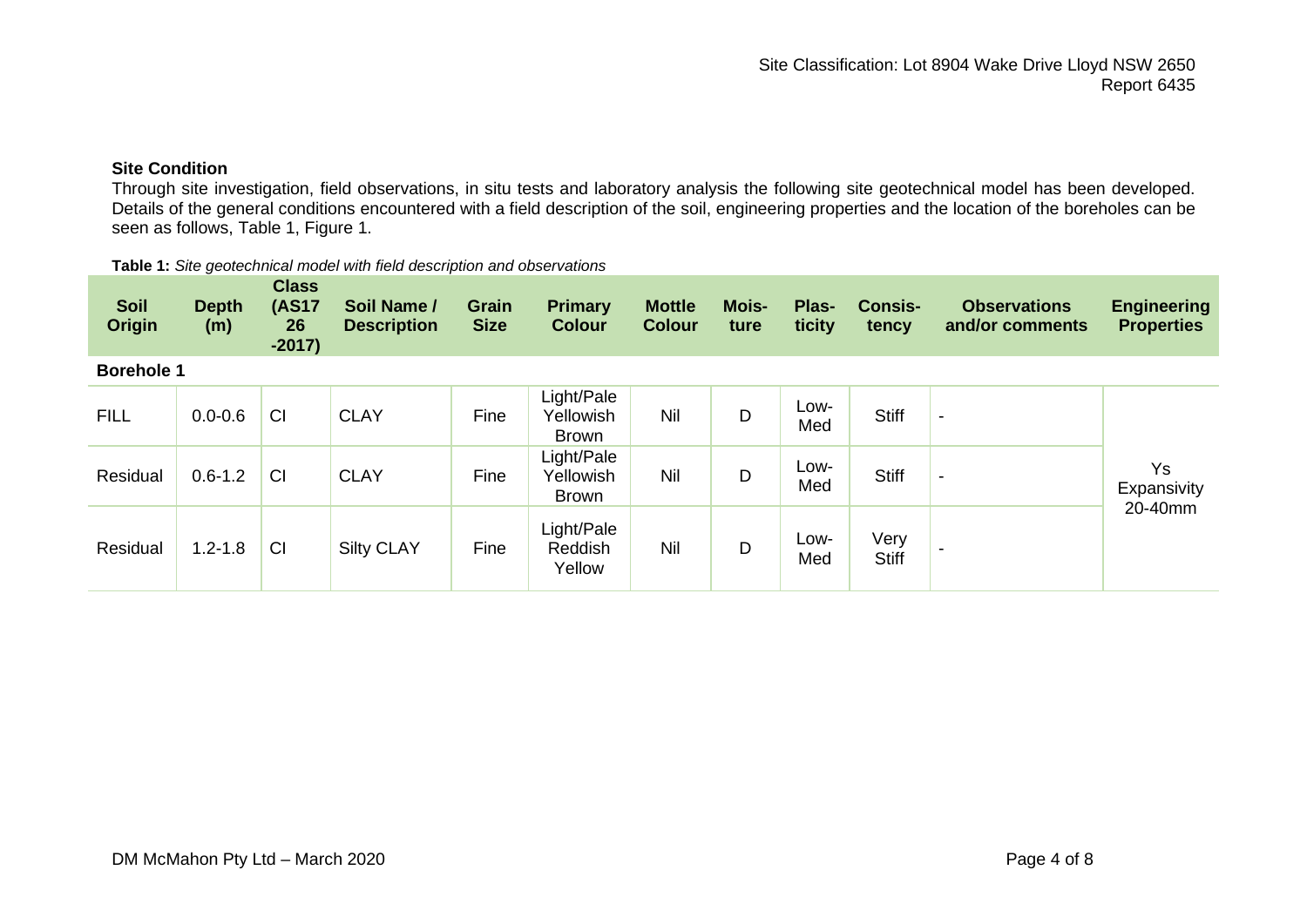Site Classification: Lot 8904 Wake Drive Lloyd NSW 2663 Report 6435



**Figure 1:** *Annotated site plan overlain on aerial photograph depicting borehole locations*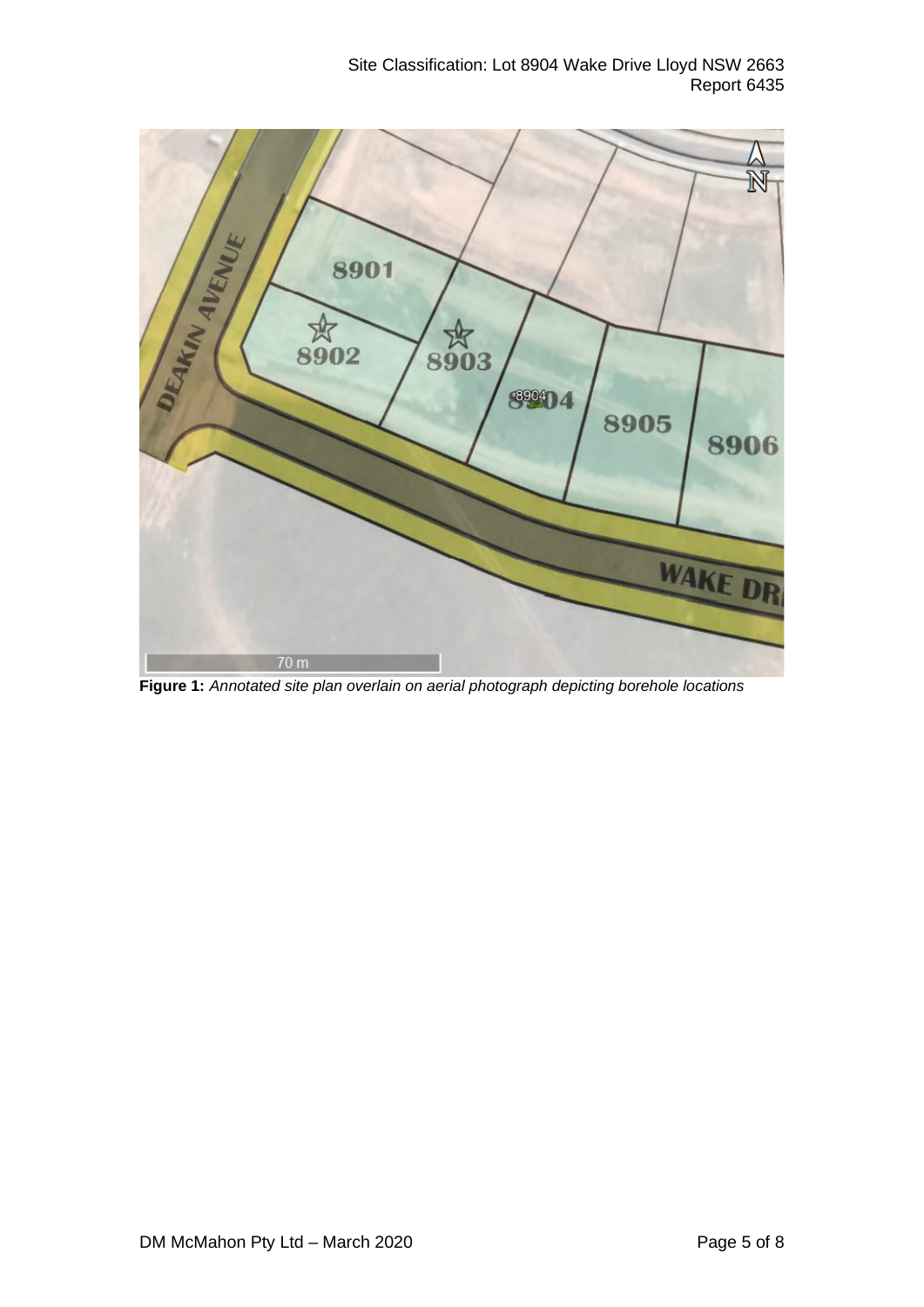# **Site Classification**

Based on the field assessment and laboratory data and assumptions therein the site is classified as **M-D – Moderately reactive clay or silt sites (deep drying), which may experience moderate ground movement from moisture changes** by reference to AS2870:2011.

# **Assumptions**

Site investigation and classification was carried out by reference to AS2870:2011. The proposed building is a single storey residential development.

This classification is based on the footings being founded into the underlying FILL or residual 'CI' clay soils. If the footings are not into the specified material the site classification will need to be reassessed.

FILL materials where identified on this report are considered as 'controlled fill' in accordance with AS3798 and can be considered suitable for use as foundation/subgrade. Fill certification report ID 'FC19-20'.

Footings may be founded partly on fill and partly on natural material depending on founding depths. As such, footing design may require careful consideration by the structural engineer to minimise potential differential settlement.

An allowable bearing pressure of up to 50kPa and 100kPa for raft slab beams and strip footings respectively may be adopted.

If more than 0.4m of uncontrolled fill is present or placed, or if depth of excavation within the building area extends more than 0.5m below the existing surface, the above classification will need to be reassessed.

Any earthworks on site will be carried out by reference to AS3798: 2007.

If any unconsolidated or saturated soils are encountered during excavation, or conditions that are not alike the above description, the site supervisor should be informed, the work stopped and this office be contacted immediately for further evaluation.

Where trees and large shrubs are removed from the site all roots are to be removed and voids replaced with compacted fill by reference to AS3798:2007.

The soils investigated are all natural ground and no free groundwater was encountered at the time of the investigation.

Site drainage and vegetation limitations are adhered to as per the CSIRO Foundation Management and Footing Performance: A Homeowner's guide, BTF-2011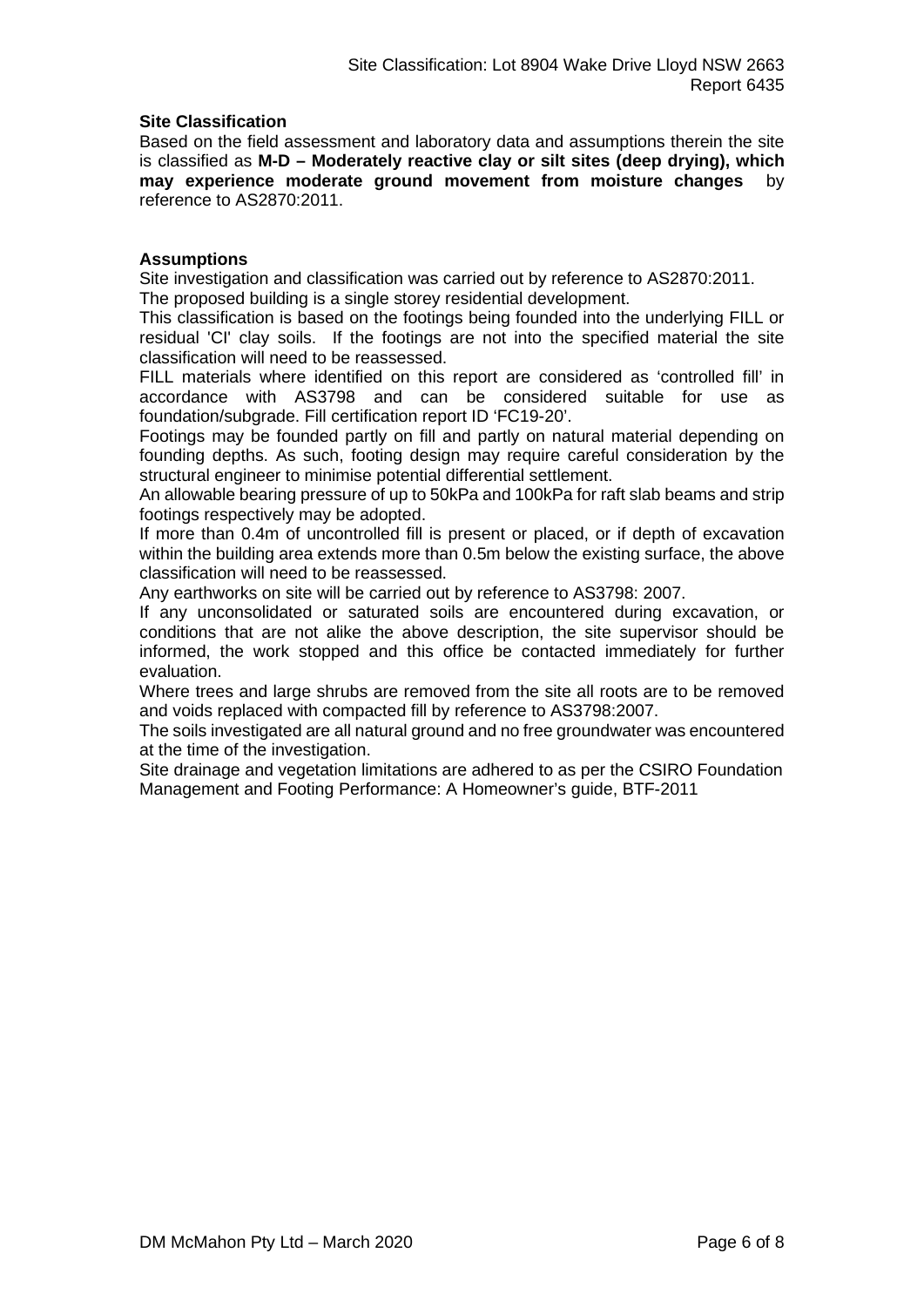# Site Classification: Lot 8904 Wake Drive Lloyd NSW 2663 Report 6435

| Log Column         |                | <b>Symbol</b>                                                              | <b>Definition</b>                                                                                                                                                                                                                                                                                                                                                                                                          |  |  |  |
|--------------------|----------------|----------------------------------------------------------------------------|----------------------------------------------------------------------------------------------------------------------------------------------------------------------------------------------------------------------------------------------------------------------------------------------------------------------------------------------------------------------------------------------------------------------------|--|--|--|
| Soil Origin        |                | <b>TOPSOIL</b>                                                             | Mantle of surface and/or near-surface soil often but not always defined by high levels of organic<br>material, both dead and living. Remnant topsoils are topsoils that subsequently been buried by<br>other transported soils. Roots of trees may extend significantly into otherwise unaltered soil and<br>the presence of roots is not a sufficient reason for describing a material as topsoil.                        |  |  |  |
|                    |                | FILL                                                                       | Any material which has been placed by anthropogenic processes                                                                                                                                                                                                                                                                                                                                                              |  |  |  |
|                    |                | Alluvial                                                                   | Deposited by streams and rivers                                                                                                                                                                                                                                                                                                                                                                                            |  |  |  |
|                    |                | Colluvial                                                                  | Soil and rock debris transported down slope by gravity, with or without the assistance of flowing<br>water and generally deposited in gullies or at the base of slopes. Colluvium is often used to<br>refer to thicker deposits such as those formed from landslides, whereas the term 'slopewash'<br>may be used for thinner and more widespread deposits that accumulate gradually over longer<br>geological timeframes. |  |  |  |
|                    |                | Extremely<br>weathered<br>material                                         | Formed directly from in situ weathering of geological formations. Although this material is of soil<br>strength, it retains the structure and/or fabric of the parent rock material.                                                                                                                                                                                                                                       |  |  |  |
|                    |                | Residual                                                                   | Formed directly from in situ weathering of geological formations. These soils no longer retain<br>any visible structure or fabric of the parent soil or rock material                                                                                                                                                                                                                                                      |  |  |  |
| Class              |                | GW                                                                         | Gravel and gravel-sand mixtures, little to no fines                                                                                                                                                                                                                                                                                                                                                                        |  |  |  |
| (AS1726-<br>2017)  |                | GP<br>Gravel and gravel-sand mixtures, little to no fines, uniform gravels |                                                                                                                                                                                                                                                                                                                                                                                                                            |  |  |  |
|                    | soils          | GМ                                                                         | Gravel-silt mixtures and gravel-sand-silt mixtures                                                                                                                                                                                                                                                                                                                                                                         |  |  |  |
|                    |                | GC                                                                         | Gravel-clay mixtures and gravel-sand-clay mixtures                                                                                                                                                                                                                                                                                                                                                                         |  |  |  |
|                    |                | SW                                                                         | Sand and gravel-sand mixtures, little to no fines                                                                                                                                                                                                                                                                                                                                                                          |  |  |  |
|                    | Coarse grained | <b>SP</b>                                                                  | Sand and gravel-sand mixtures, little to no fines                                                                                                                                                                                                                                                                                                                                                                          |  |  |  |
|                    |                | <b>SM</b>                                                                  | Sand-silt mixtures                                                                                                                                                                                                                                                                                                                                                                                                         |  |  |  |
|                    |                | SC                                                                         | Sand-clay mixtures                                                                                                                                                                                                                                                                                                                                                                                                         |  |  |  |
|                    |                | ML                                                                         | Inorganic silt and very fine sand, rock flour, silty or clayey fine sand or silt with low plasticity                                                                                                                                                                                                                                                                                                                       |  |  |  |
|                    | soils          | CL, CI                                                                     | Inorganic clays of low to medium plasticity, gravelly clay, sandy clay                                                                                                                                                                                                                                                                                                                                                     |  |  |  |
|                    |                | OL                                                                         | Organic silt                                                                                                                                                                                                                                                                                                                                                                                                               |  |  |  |
|                    |                | MН                                                                         | Inorganic silt                                                                                                                                                                                                                                                                                                                                                                                                             |  |  |  |
|                    | Fine grained   | CН                                                                         | Inorganic clays of high plasticity                                                                                                                                                                                                                                                                                                                                                                                         |  |  |  |
|                    |                | OН                                                                         | Organic clay of medium to high plasticity, organic silt                                                                                                                                                                                                                                                                                                                                                                    |  |  |  |
|                    |                | Pt                                                                         | Peat, highly organic soil                                                                                                                                                                                                                                                                                                                                                                                                  |  |  |  |
| Soil Name/         | SAND           |                                                                            | Coarse grained soil                                                                                                                                                                                                                                                                                                                                                                                                        |  |  |  |
| <b>Description</b> |                | SILT                                                                       | Fine grained soil - low dry strength, low wet toughness and dilatancy                                                                                                                                                                                                                                                                                                                                                      |  |  |  |
|                    |                | <b>CLAY</b>                                                                | Fine grained soil - high dry strength, high wet toughness and plasticity                                                                                                                                                                                                                                                                                                                                                   |  |  |  |
| <b>Grain Size</b>  |                | Coarse                                                                     | >2mm                                                                                                                                                                                                                                                                                                                                                                                                                       |  |  |  |
|                    |                | Medium                                                                     | $0.06 - 2mm$                                                                                                                                                                                                                                                                                                                                                                                                               |  |  |  |
| <b>Moisture</b>    |                | Fine<br>D                                                                  | $<$ 0.06 $<$ mm<br>Dry                                                                                                                                                                                                                                                                                                                                                                                                     |  |  |  |
|                    |                | Т                                                                          | <b>Moderately Moist</b>                                                                                                                                                                                                                                                                                                                                                                                                    |  |  |  |
|                    |                | М                                                                          | Moist                                                                                                                                                                                                                                                                                                                                                                                                                      |  |  |  |
|                    |                | W                                                                          | Wet                                                                                                                                                                                                                                                                                                                                                                                                                        |  |  |  |
| <b>Plasticity</b>  |                | Non-plastic                                                                | Not applicable                                                                                                                                                                                                                                                                                                                                                                                                             |  |  |  |
|                    |                | Low                                                                        | Only slight pressure is required to roll the thread of soil near the plastic limit. The thread and<br>lump are weak and soft. The dry specimen crumbles into powder with some finger pressure.                                                                                                                                                                                                                             |  |  |  |
|                    |                | Medium                                                                     | Medium pressure is required to roll the thread of soil to near the plastic limit. The thread and<br>lump have medium stiffness. The dry specimen breaks into pieces or crumbles with<br>considerable finger pressure.                                                                                                                                                                                                      |  |  |  |
|                    |                | High                                                                       | Considerable pressure is required to roll the thread to near the plastic limit. The thread and the<br>lump have very high stiffness. The dry specimen cannot be broken with finger pressure.<br>Specimen will break into pieces between thumb and a hard surface.                                                                                                                                                          |  |  |  |
| Consistency        |                | Very Soft (VS)                                                             | Exudes between fingers when squeezed in hand                                                                                                                                                                                                                                                                                                                                                                               |  |  |  |
|                    |                | Soft (S)                                                                   | Can be moulded by light finger pressure                                                                                                                                                                                                                                                                                                                                                                                    |  |  |  |
|                    |                | Firm (F)                                                                   | Can be moulded by strong finger pressure                                                                                                                                                                                                                                                                                                                                                                                   |  |  |  |
|                    |                | Stiff (St)                                                                 | Cannot be moulded by fingers                                                                                                                                                                                                                                                                                                                                                                                               |  |  |  |
|                    |                | Very Stiff (VSt)                                                           | Can be indented by thumb nail                                                                                                                                                                                                                                                                                                                                                                                              |  |  |  |
|                    |                | Hard (H)                                                                   | Can be indented by thumb nail with difficulty                                                                                                                                                                                                                                                                                                                                                                              |  |  |  |
|                    |                | Friable (Fr)                                                               | Can be easily crumbled or broken into small pieces by hand                                                                                                                                                                                                                                                                                                                                                                 |  |  |  |

# **Notes Relating to Results**